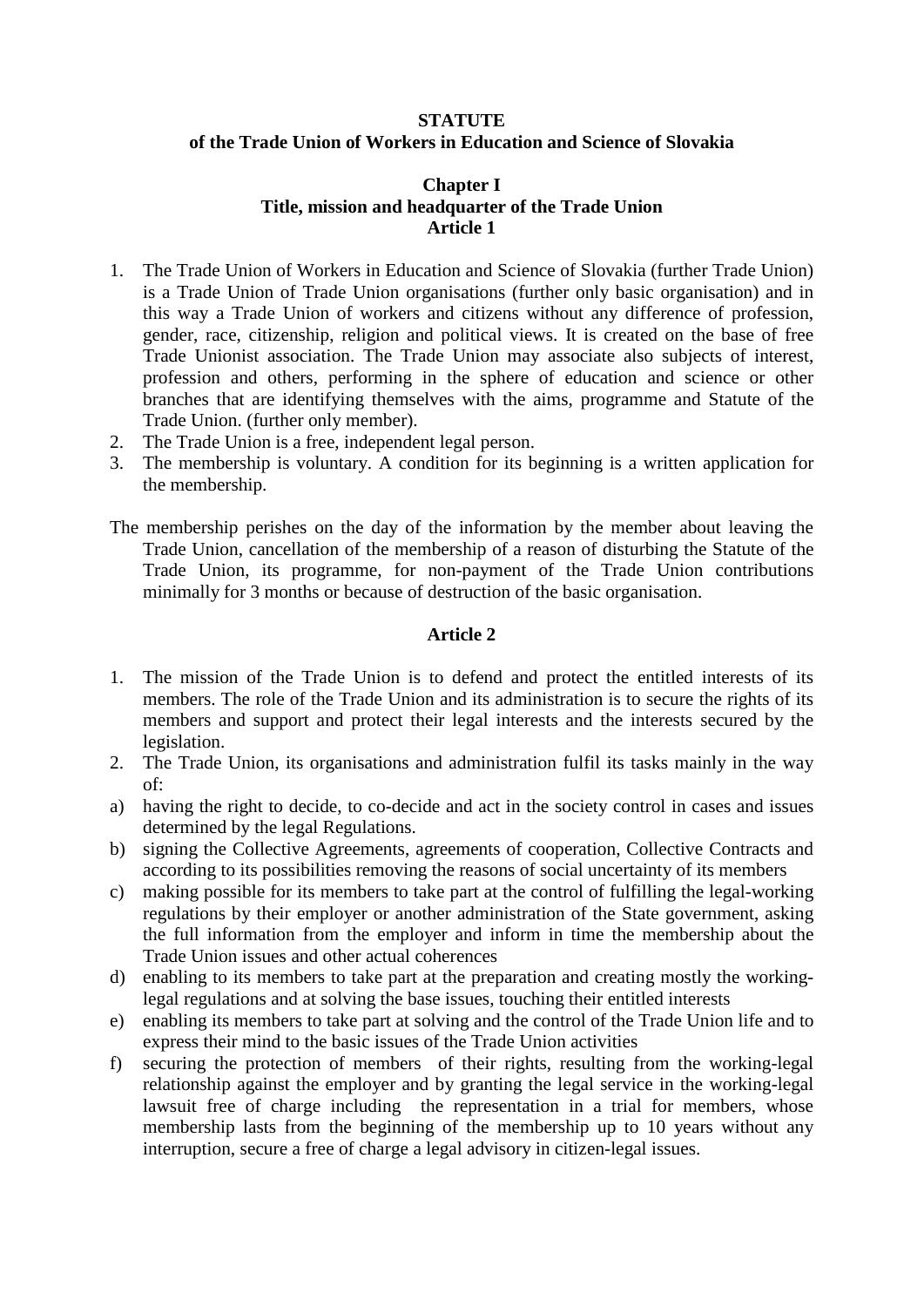- g) securing and realise a cooperation with domestic and international Trade Union headquarters , legal and physical persons
- h) creating, maintaining and interfering the purpose organisations or other institutions for securing of its activities
- i) publish periodical and non-periodical publications under the conditions stated by the legal regulations
- j) evaluating of the members and officials of the Trade Union for a exemplary fulfilling the tasks in the organisation and in the administration of the Trade Union and for other merits for strengthening of the position and development of the Trade Union
- k) granting according to its possibilities a non-returnable contribution to its members, whose membership lasts without an interruption minimally one year for a health and recondition care, giving according to its possibilities a non-returnable contribution for overcoming an extraordinary bad economical situation of its members or a returnable interest less financial help according the given regulations and collective agreements

## **Article 3**

## **The headquarter of the Trade Union**

The headquarter of the Trade Union of Workers in Education and Science is Bratislava.

# **Chapter II. The structure and organs of the Trade Union**

#### **Article 4**

### **Member of the basic Trade Union organisation**

- 1.The Trade Union respects the right of the inhabitants and employees to associate themselves and to create basic organisations as well as their will to become a member of the Trade union.
- 2. The member has the right:
- a) to take part at the discussions of the Trade Union and of administration of the basic organisations if it is discussing his/her person
- b) to be present at the membership meetings/conferences of the basic organisation, where he/she is a member
- c) to ask after a protection from the side of the Trade Union for protecting of his/her legal interests resulting from the working contract if his/her membership lasts minimally 2 years
- d) to express its mind to the activities of its officials and the administration of the Trade Union and of the basic organisation, where he/she is a member
- e) to propose suggestions for improving the activities of the Trade Union and the basic organisation, where he/she is a member
- f) to elect and be elected into the organs of the Trade Union by the delegates of the Trade Union Congress or the appertaining organs of the Trade Union. There cannot be elected into the organs of the Trade Union a member, who acts as an official of a statutory representative of the employer
- g) to use the profits of the Trade Union
- 3. The member of the basic Trade Union organisation has the obligation to: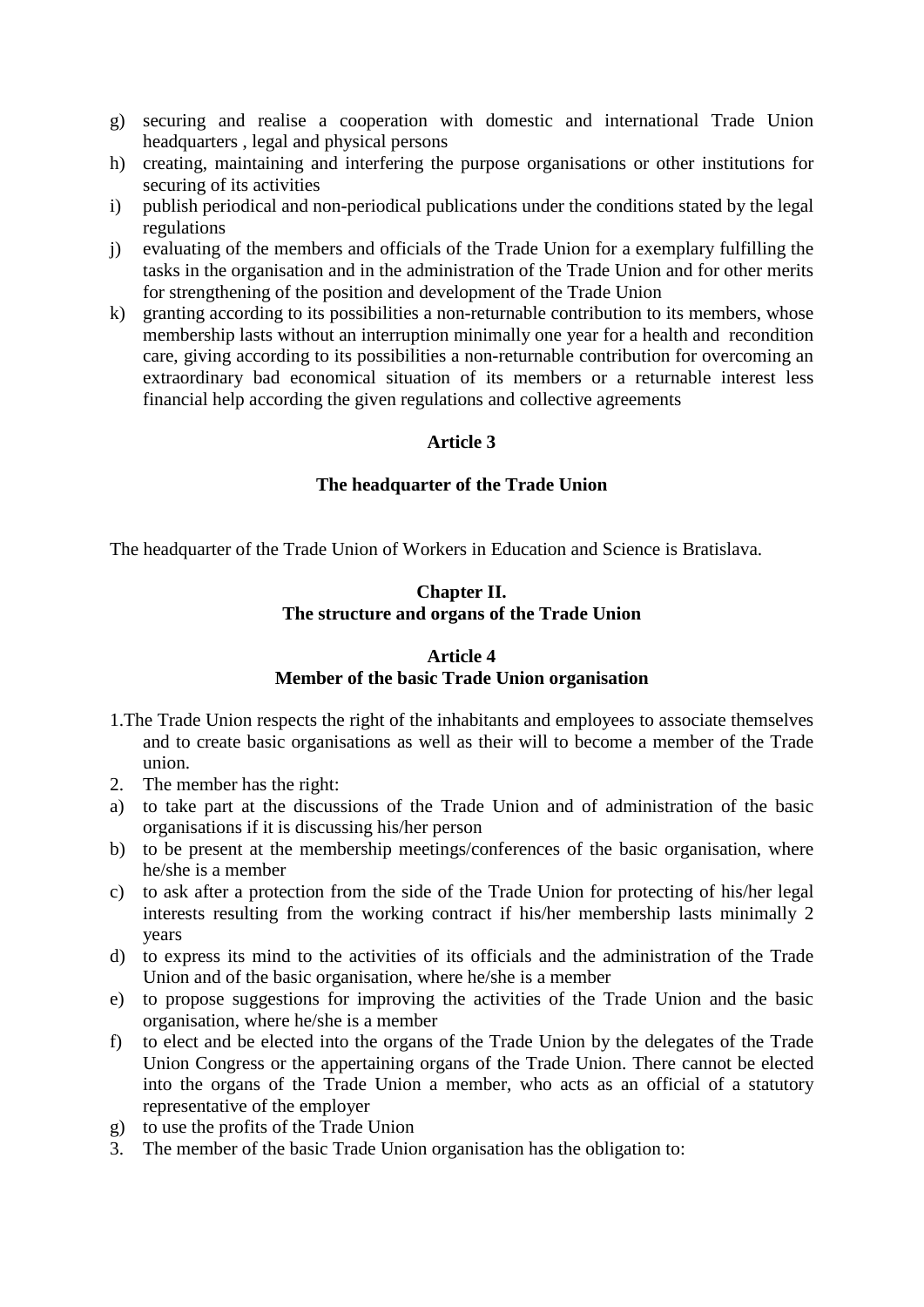- a) cooperate at the realisation of the Programme of the basic organisation and the Trade Union
- b) to keep the Statute of the Trade Union and of the basic organisation
- c) to pay regularly the Trade Union contributions

# **Article 5 The basic organisations**

- 1. The basic organisations are organisations of employees, whose aim is to support and protect the interests of the employees. They have the right to elaborate its Statutes in harmony with the Law about association of citizens and according the Statute of the Trade Union, to elect freely its representatives, to organise its own activities and economy, to define its programme and to negotiate with the employer the issues of working conditions, salaries, conditions of work and relationship between the employer and employees, to protect their interests and to sign Collective Agreements.
- 2. The basic organisation has minimally 5 members.
- 3. A member of a basic organisation may be physical persons, who are of the same standpoint of the aims,, programme and Statute of the Trade Union and the basic organisation. The membership in the Trade Union organisation is voluntary.
- 4. For becoming a member of the basic Trade Union organisation the citizen or the employee has to present a written application . About the accepting or non-accepting for a membership will decide the Council of the basic organisation. In time of 30 days after receiving the application. The result is to be given to the applicant.
- 5. The membership in the basic organisation parishes:
- a) by leaving the basic organisation on the base of an written application
- b) by deciding of the membership meeting/conference for damaging the Statutes or non fulfilling the obligations of the member
- c) death of a member
- 6. The basic organisation, if its Statutes do not define other way has created its own administration.
- membership meeting/conference is the highest organ of the basic organisation, that decides upon basic issues of the basic organisation, mostly about creating or a change of the structure, cancellation of an organisation, accepting of inner regulations of the basic organisation, about electing of officials and members of the control committee of the organs of the basic organisation and about their cancellation, about creation of the Council of the basic organisation and about cancellation of the membership there, about cancellation of the membership in the basic organisation and about the amount of the contribution for the basic organisation
- the council of the basic organisation, that is a statutory organ of the basic organisation is a appertain Trade Union organ, that co-decides with the employer according the definitions of the legal-working regulations. It has minimally 3 members. It decides about solving quarrels, that do not touch the membership meeting. The Council convinces a membership meeting minimally twice a year. It presents there its report for the preceding calendar year and the proposal of the content and financial budget for the next calendar year. The Council responses for the realisation of conclusions of the membership meeting/conference, for an ordinary functioning of the basic organisation and for fulfilling the regulations in the activities of the basic organisation. A chairman, who is elected by the members from their own members, or who is elected by the membership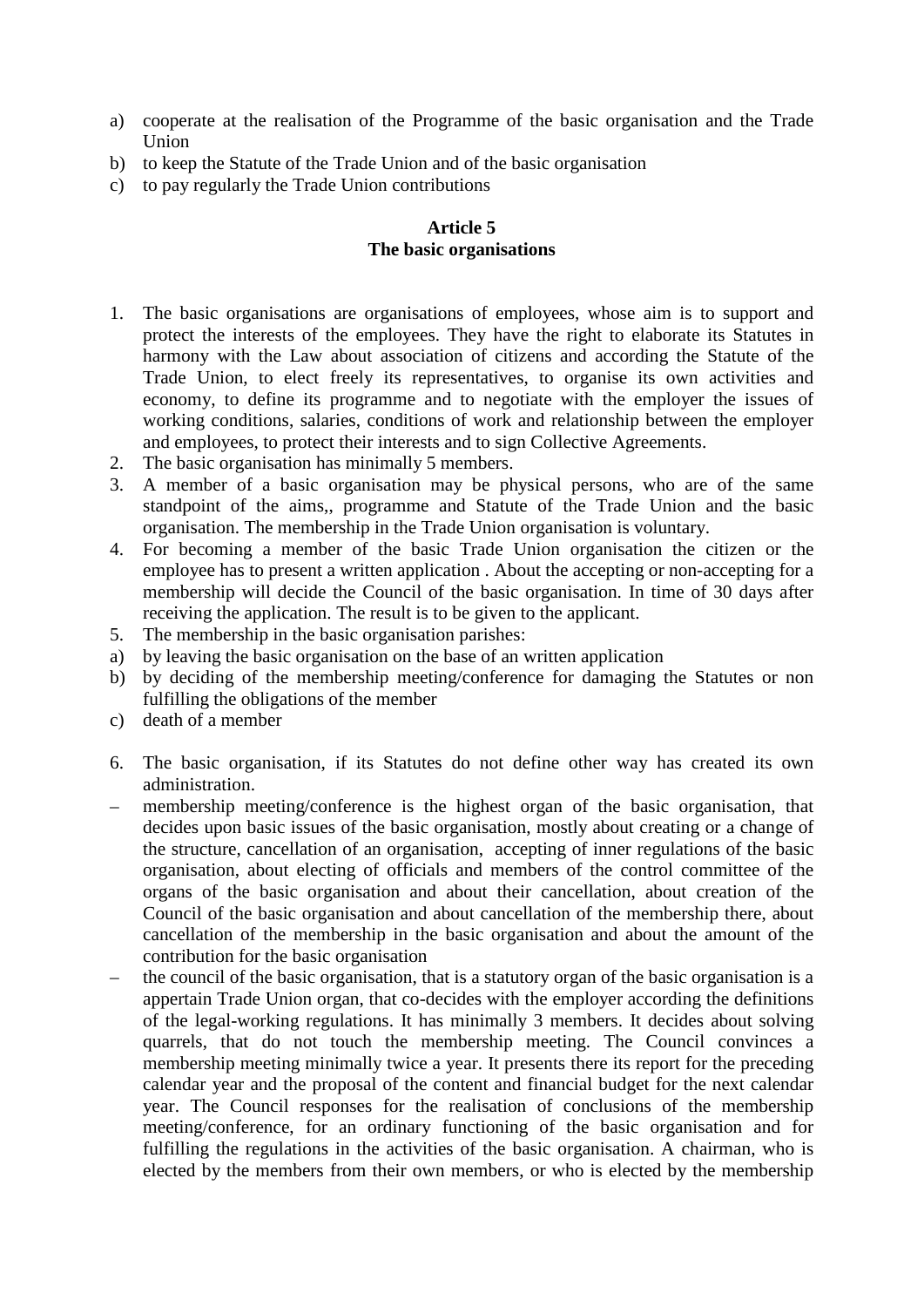meeting or the conference, leads the council. The chairman is responsible for the realisation of the conclusions of the council. The chairman calls the meeting of the Council according the necessity and chairs the meeting. The chairman has a signing right. He signs the documents for the basic organisation and the Council in the way, that he writes down his/her name readable as well the post and signs it with his own hand. A stamp must be there too.

- 7. The basic organisations have a legal subjectivity. They can gain rights and bind themselves up the amount of their ownership, which with they work The economy with the contributions, that was given to the organisation by the Trade Union as well as the correctness of the conscription are checked by the controller of the Trade Union as well and the employees of the Trade Union on the base of mandating by the Board of the Trade Union. In case of a destruction of the basic organisation the membership meeting decides about the issues of the ownership. The non-movable ownership that is not arranged by the basic organisation will be conveyed to the Trade Union.
- 8. The basic organisations mandate their legality to the Trade Union and to its higher and active administration in the interest of securing the Trade Union tasks in the relationship to the international TU, to the central administration state offices in the sense of an united coordination and methodology of the basic organisations and work with the ownership for the aim of its rational use for the effort of the members.

#### **Article 6 The Councils of the basic organisations**

- 1. For securing the fulfilling of the tasks and the maintaining of the activities in the relationship to the management of the employer or to the territory administration of state administration may the basic organisations after an common agreement create a Council of the basic organisation of the Trade Union (further only Council). The Council becomes a legal subjectivity after being in the evidence at the Ministry of Interior of SR.
- 2. The Council consists of the representatives of the basic organisation, who are endorsed by the membership meeting /conference of the basic organisation.
- 3. The posting, activities, power and structure of the Council are defined by the basic organisation in an agreement about creation the Council and in the Statute of the Council
- 4. Its chairman, who is in a working contract or one alike that with the Trade Union, chairs the Council

### **Article 9 The Board of the Trade Union**

- 1. The Board of the Trade Union is the highest administration unit of the Trade Union in time between the Congresses of the Trade Union.. It has 32 members and consists of the representatives of the Trade Union in a proportional representatives of the existing associations – the Association of the elementary schools 16, Association of secondary schools 8, Association of higher schools (Universities) and directly managed organisations 4, of the President and the vice-presidents.
- 2. The Board of the Trade Union secures the realisation of fulfilling the Conclusions of the Congress, controls its fulfilling and discusses the reports and the decisions of the Council of the Trade Union.
- 3. The Board of the Trade union as the highest administration decides by voting about the following issues of the Trade Union: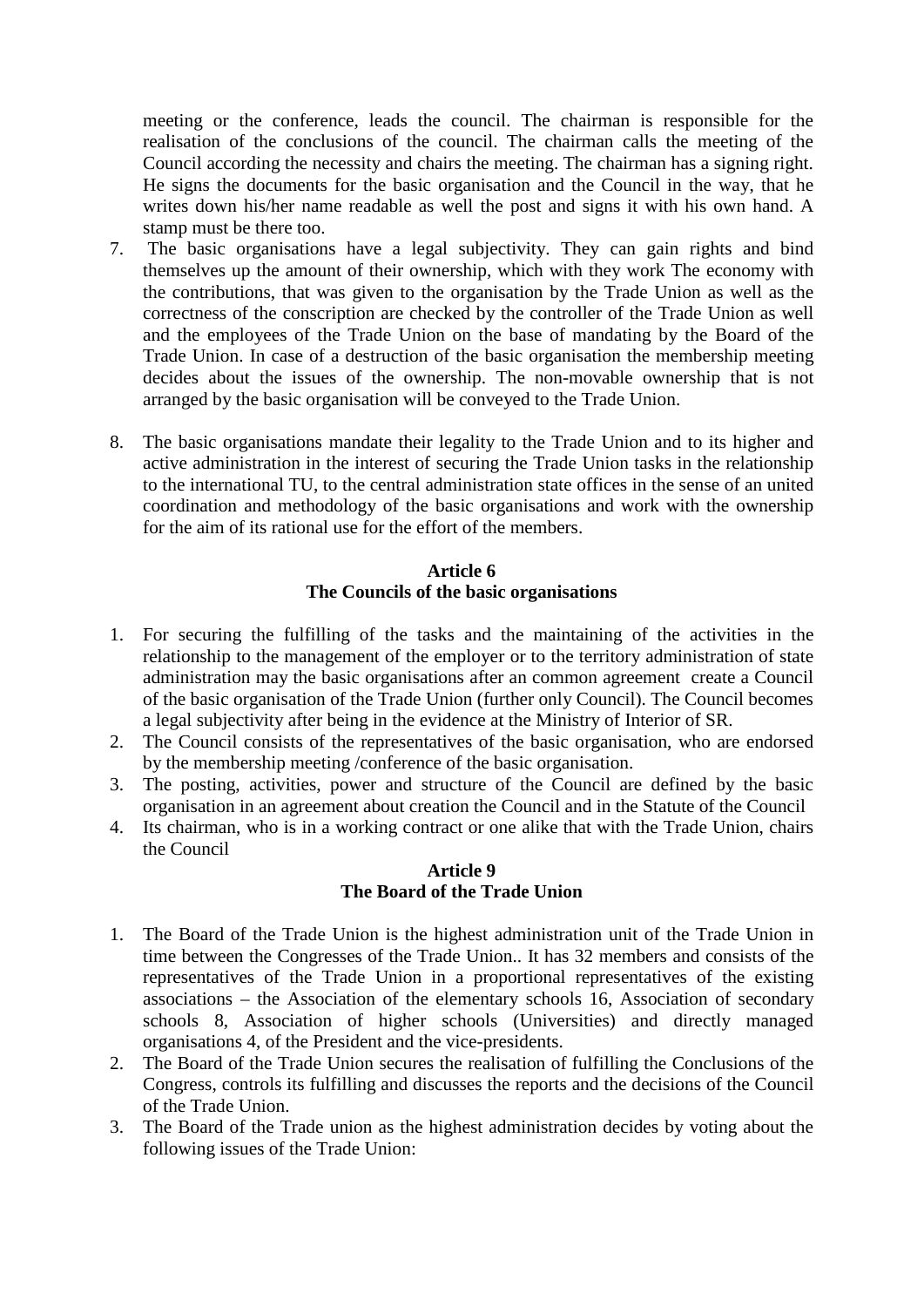- a) creation of professional committees and other organs of the Trade union and about their activities
- b) defining the conditions of acting of the Congress of the Trade union
- c) connecting the Trade Union to the general strike
- d) declaration of the Trade Union strike as whole
- e) about connecting the Trade union into the international activities
- f) about abolition of the membership in the Trade Union because of breaking the Statute of the Trade Union or for non-filling the contribution obligation
- g) because of changes in the Articles of regulations for the economy and financial sphere of the Trade union
- h) about the mandate of the Trade Union member to perform the function of the Trade Union president, a vice-president of the Trade Union in the sense of letter I) of this article
- i) loosing the Trade Union president, the vice-president in case if the elected official cannot fulfil his office or he give the post up
- j) the budget for the next year
- k) the results of the economy for the given period
- l) the salary order of the Trade Union
- m) the membership or about the change of the membership in the Trade Union centres
- n) the negotiation order of the Board of the Trade Union
- o) the subsidiaries of the Trade Union into the organs of other institutions and for negotiations with the social partners
- p) the content of collective agreements and contracts about cooperation and with the social partners
- 4. The manner of negotiations of the Board is detail defined
- 5. in its negotiation order approved by the Congress of the Trade Union. The Board meets minimally 4 times a year.

### **Article 10**

### **Professional committees and other organs of the Trade Union**

- 1. For securing the fulfilling of the tasks, preparation of expertise and coordination of the activities may the Board of the Trade Union create professional and coordination committees into which every of the Trade Union associations can mandate its delegates
- 2. The statute, defined by the Trade Union, manages the activities of the committees

### **Article 11 The Council of the Trade Union**.

- 1. The council of the Trade Union is an organ securing the fulfilling of the conclusions of the Congress of the Trade Union and the Board of the Trade Union, which are responsible for them. It consists of the President of the Trade Union, the chairmen of the Associations of the Trade Union and of the representatives of the Associations: Association for elementary schools 2, secondary schools 2, and tertiary and directly managed association 2.
- 2. The Council decides about following activities and fulfils them:
- a) elaboration of the programme aims of the Trade union approved by the Trade union Congress
- b) securing the realisation of the elaborated programme aims of the Trade Union
- c) presenting the budget proposal of the Trade Union to the Board for the given year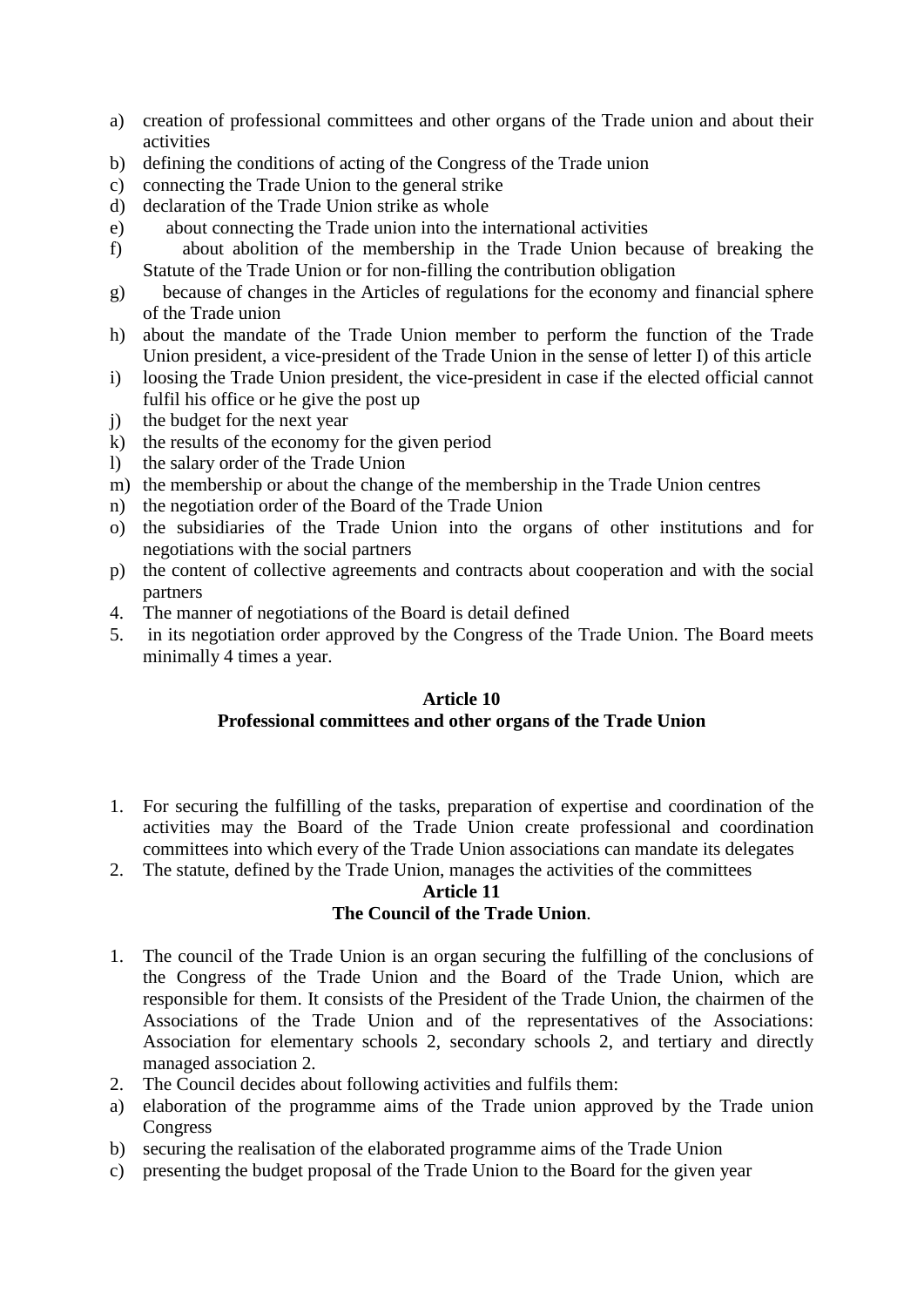- d) decides about causally transfer between individual issues of the approved budget of the Trade Union on the base of the proposals of the Associations
- e) discusses about the results of the economy of the Trade Union ownership and approves the steps in this sphere
- f) presents yearly to the Board of the Trade union the yearly report about fulfilling the elaborated tasks of the Trade Union, about the activities and fulfilling the budget of the Trade Union for the given year
- g) approves the plan for the sphere of the Safety at the workplace
- h) approves the plan of international working activities of the officials and employees of the Trade Union
- i) realises the tasks in the sphere of international cooperation
- j) prepares the standpoints of the Trade Union for issues, touching the activities of the Trade Union
- 3. The way of discussions and negotiations of the Board are detailed pepared by the negotiation order, approved by the Board of the Trade union.

### **Article 12 The President and vice-presidents of the Trade Union**

- 1. The President of the Trade Union represents the Trade Union and acts in the name of the Trade Union in whole sphere of activities in harmony of the decisions of the highest organs of the Trade Union and perform the legal tasks for the employer. The President is elected by the Congress on the base of a proposal of the basic organisations.
- 2. The vice-presidents of the Trade Union, who are at the same time the chairmen of the associations of the Trade union, represent the given associations in the whole sphere of performance.
- 3. The vice-presidents are elected and cancelled by the Trade Union Congress delegates according the given rules of the associations on the base of the proposal of basic organisations.
- 4. The President as well as the vice-presidents are in the main working contract with the Trade Union.
- 5. The President and the voice-presidents are elected for their function on the most for 3 election periods one after the other. This regulation is valid from the next elect period.

### **Article 13 The Associations of the Trade Union**

- 1. The Associations of the Trade Union are autonomous, equal professional-trade union organs of the Trade Union., securing the realisation of the professional-trade unionist interests in the defined sphere.
- 2. The associations of the Trade Union are created for the elementary, secondary and tertiary schools and for the directly managed organisations
- 3. The associations and their organs decide about following activities and perform them:
- a) elaborate, discuss and approve the activity plans, activities and the budget for the given year
- b) discuss the professional and special interests of the membership
- c) take part at the deciding procedure for legal and Trade Union regulations
- d) elaborate and present to the Trade Union bodies their standpoints for the legal and Trade Union regulations